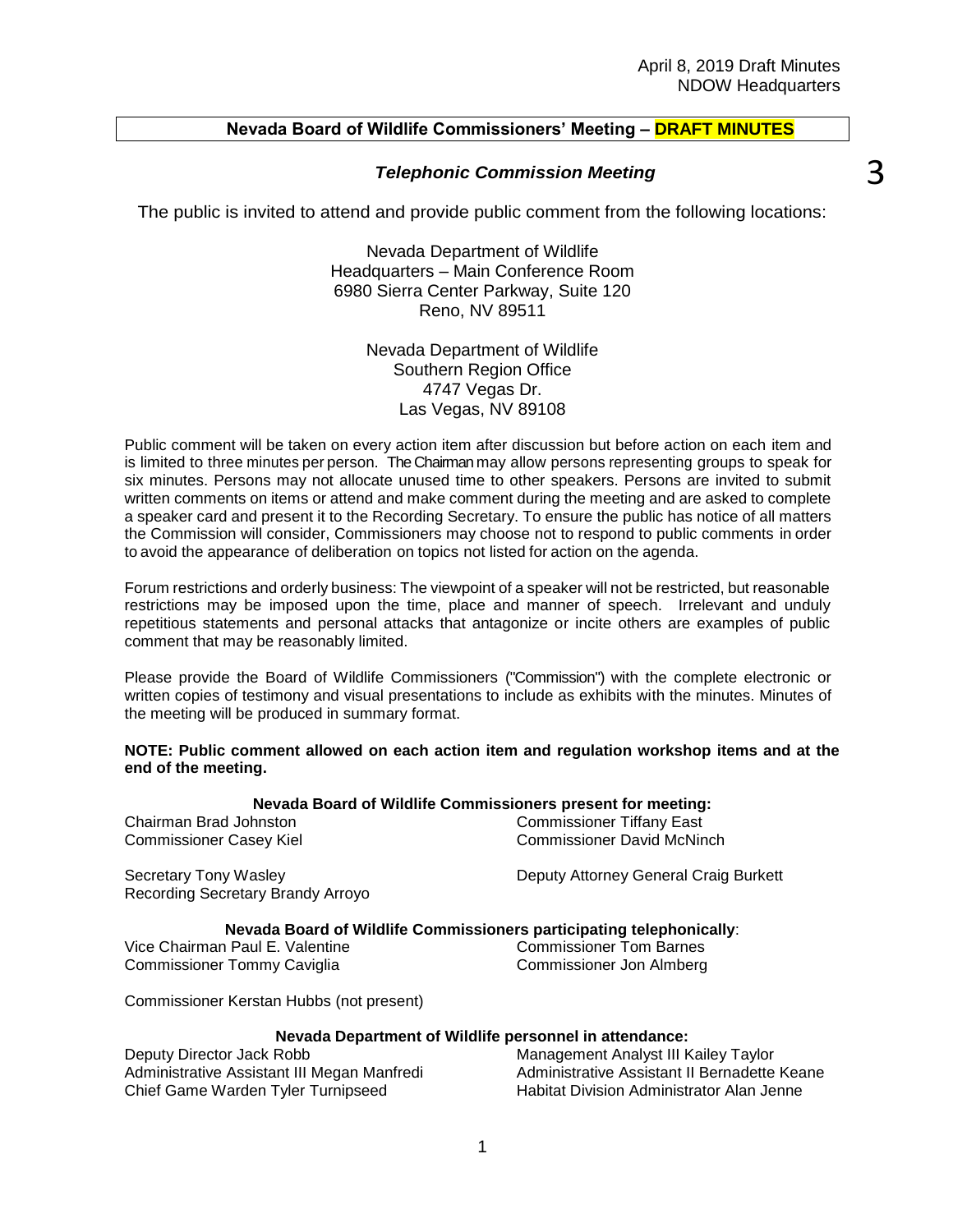#### **Public in Attendance in Las Vegas:**

Mike Reese, Southern Nevada Coalition for Wildlife

### **Public in Attendance in Reno:**

Rex Flowers, self **Bill Miller**, self Fred Voltz, self **Judi Caron, self** Judi Caron, self Paul Dixon, Clark CABMW Tina Nappe, self Joel Blakeslee, Nevada Trappers Association Karen Boeger, Nevada Chapter of Backcountry Hunters and Anglers

### **Monday, April 8, 2019 – 8:00 a.m.**

1. Call to Order, Introduction and Roll Call of Commission and County Advisory Board Members to Manage Wildlife (CABMW) – Chairman Johnston

Chairman Johnston called the telephonic Commission meeting to order at 8:00 a.m. Roll call was conducted and Commissioners present were: Chairman Johnston, Vice Chairman Valentine (telephonic), Commissioners East, Kiel, McNinch in Reno; Commissioners Almberg, Barnes, and Caviglia appeared telephonically. Commissioner Hubbs was absent.

CABMW members present: Paul Dixon, Clark.

Chairman Johnston stated that as we move forward and have comments, he will go to Las Vegas first and then ask Commissioners Barnes and Almberg separately if they have comments so that we do not speak over one another on the telephone.

2. Approval of Agenda – Chairman Johnston– For Possible Action The Commission will review the agenda and may take action to approve the agenda. The Commission may remove items from the agenda, continue items for consideration or take items out of order.

No public comment in Reno or Las Vegas.

## **COMMISSIONER ALMBERG MOVED TO APPROVE THE AGENDA AS PRESENTED. COMMISSIONER EAST SECONDED THE MOTION. THE MOTION CARRIED 8 – 0. COMMISSIONER HUBBS WAS ABSENT**.

3.\* Legislative Committee Report – Commissioner and Committee Chairman East – For Possible Action

A report will be presented on the committee's recent meetings. The Commission may review bills of interest and any associated amendments, consider legislative committee recommendations and may take official positions on those bills. The Commission may also choose to develop platforms on bills by supporting or opposing general concepts. (Support materials are as of the Legislative Committee meeting held on March 26, 2019. Bill and BDR language may be viewed online at: [https://www.leg.state.nv.us/App/NELIS/REL/80th2019/Bills/List\)](https://www.leg.state.nv.us/App/NELIS/REL/80th2019/Bills/List)

Chairman Johnston thanked Commissioner East for her work during the legislative session. He provided that she has been the spokesperson for the Commission as the Chairman of the Legislative Committee; she is doing it very well and he is appreciative of that. He also thanked Management Analyst Kailey Taylor and the Department's staff for their work in keeping track of the bills and all the work they do during the legislative session. He has received a lot of positive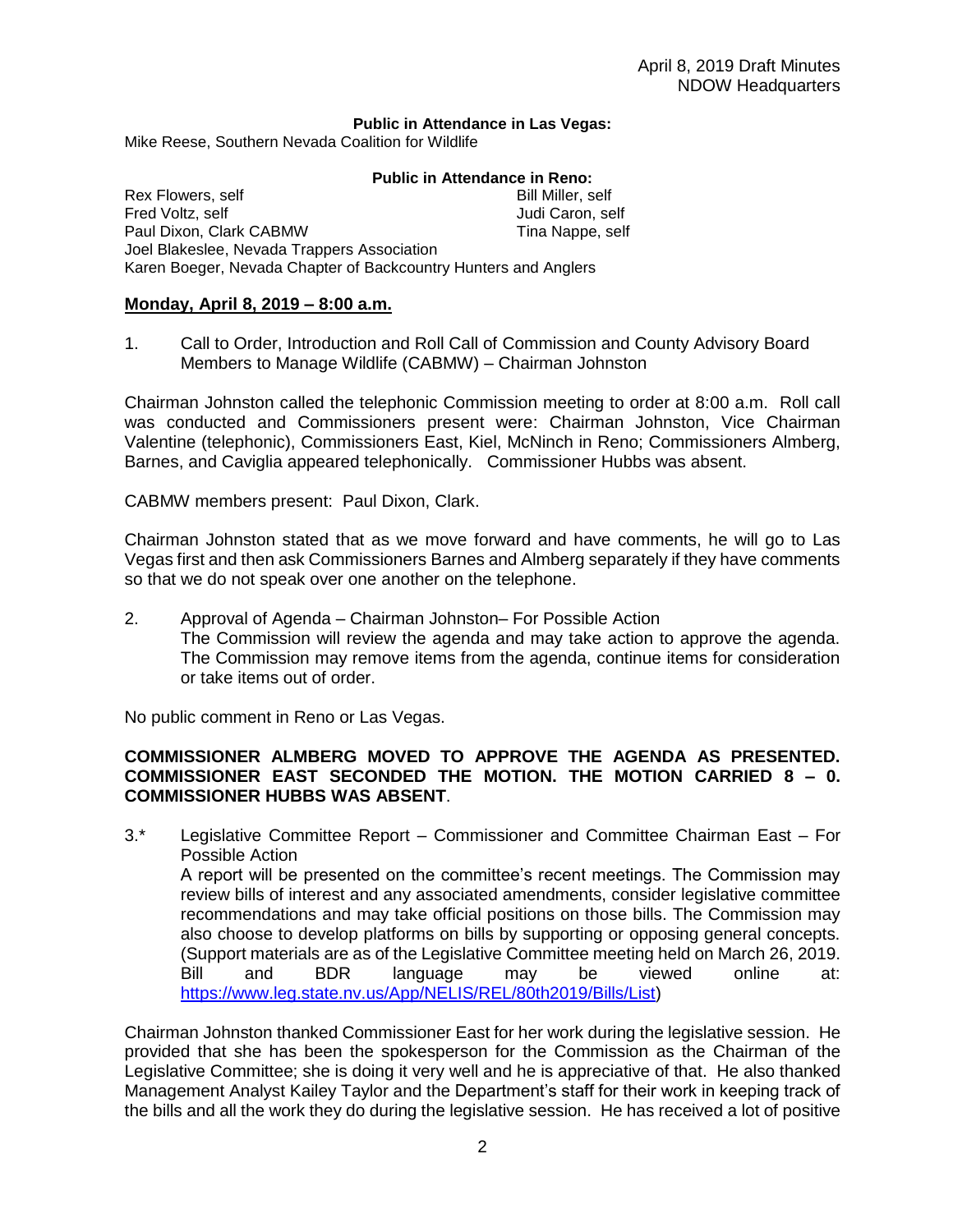feedback and heard good things about the Legislative Committee.

Commissioner East thanked the Legislative Committee including Chairman Johnston, Vice Chairman Valentine and Greg Smith. She provided that Mr. Smith was chosen to fill Assemblyman Sprinkles seat in the Assembly. She further stated that Kailey Taylor has been awesome, and everybody else has been great during the committee meetings.

Commissioner East provided the following remarks regarding the legislative tracking sheet. She stated that there have been some changes and comments from the Department staff and the Director on some of the bills.

Assembly Bill (A.B.) 74 has been heard, but there is no known update.

Senate Bill (S.B.) 55 has a do pass out of the Senate.

A.B. 83 was amended to include manned and unmanned aircraft which was also in another bill; she does not know what will happen with the other bill. This one received a do pass.

S.B. 85 was amended and was passed out of the Committee and is on to the Assembly.

S.B. 17 was the child support obligation bill and received a do pass.

Commissioner East provided that nothing has been done on the water bills as there is a wildlife provision in most of them anyway.

A.B. 404 will be heard today. The Committee supports this bill; however, there is a similar bill in A.B. 474 which was heard last week. She asked Secretary Wasley if he knew what would happen with A.B. 404 and understood that the Department felt that A.B. 474 was somewhat better to implement than A.B. 404 and asked Secretary Wasley's opinion.

Secretary Wasley speculated that there is a lot of similarity between the two bills and it is the intention of both bills to provide the Commission the opportunity to draft and adopt regulation governing the transference of tags. He stated there is a challenge with drafting a bill to provide enough information to where the Commission can adopt regulation consistent with the intent, but not be so specific in the language that it unintentionally excludes some of the scenarios. He has worked with the bill sponsor on A.B. 474 to ensure that all scenarios that the Commission and the Department have encountered in the last couple years have been included. He has not had the same level of engagement on A.B. 404. Secretary Wasley's assumption is that most of everything in A.B. 404 will be encompassed and there will not be a need for two bills.

A.B. 473 is the trapping bill; it was heard last week and will have a work session this afternoon. Commissioner East heard over the weekend that they are going to propose a 72-hour trap check time and remove the ban on the device. In the hearing last week, they proposed a ban on any "body gripping" trap to be taken upon land any wild animal. "Body gripping" means, any device regardless of the size of the device that is designed, built or made to kill an animal through the use of rotating jaws to strike the neck or chest of an animal; this term does not include a trap that is designed, built or made to capture or kill a mouse or rat. There was tremendous opposition to this bill by the trappers and sportsman's groups. Commissioner East believes we will hear more on this soon but offered to discuss it now.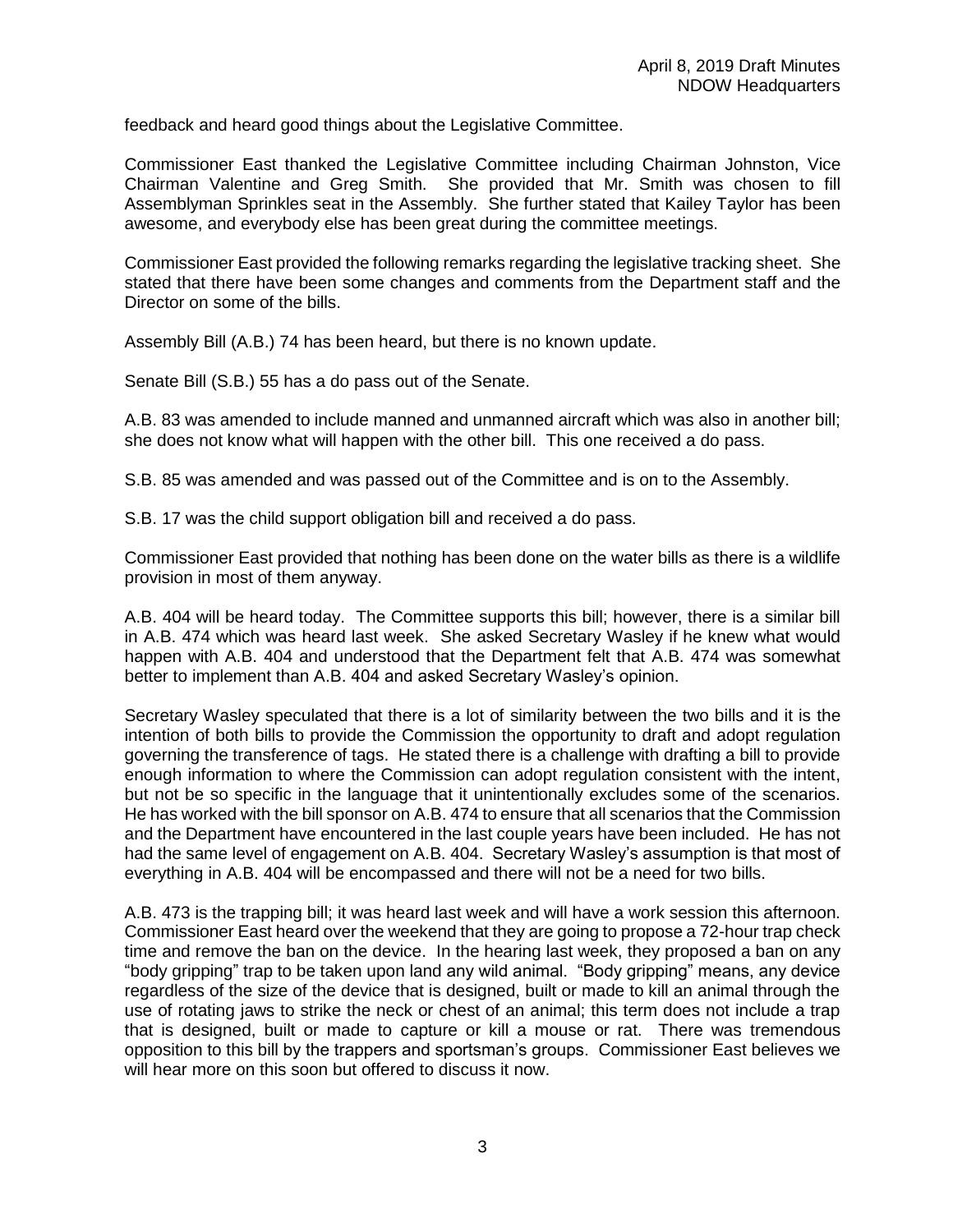Chairman Johnston asked about the status of the bill, as it is drafted now. Chairman East confirmed that the draft language is as of 48 hours ago, with change in the language with respect to the device. The hearing last week was long, it was covered well, and the Chairman only allowed thirty minutes of testimony for each position of opposition, support and neutral. Some people did not get to speak but it was recognized that there were a lot of people in the room for opposition.

A.B. 479 was heard, and she does not think it pertains to the Department. It is the sale, possession, transfer and breeding of dangerous wild animals; it is more about exotic animals.

S.B. 140 is the water basin transfer and received do pass.

S.B. 275 creates the board to license master guides and subguides; the Legislative Committee opposed this and thinks there will be a work session on it soon because the deadline is April 12, 2019.

S.B. 280 was heard, but there are no updates.

S.B. 316 received no action.

S.B. 454 is the manned and unmanned aircraft bill; it was heard and received a do pass.

Assembly Joint Resolution (A.J.R.) 2 is the opposition to the expansion of the Desert National Wildlife Refuge; it has an amend and do pass.

A.J.R. 7 is the opposition to the Fallon training range and has a hearing on April 8, 2019.

A.J.R. 8 is the opposition to the elimination of the Nevada office of the Bureau of Land Management (BLM); the Committee supports this resolution, and there will be a hearing on April 8, 2019.

Senate Joint Resolution (S.J.R.) 3 is the Desert Wildlife Refuge and that received an amend and do pass.

S.J.R. 4 is about Recovering America's Wildlife and received a do pass last week.

Commissioner East provided that Commissioner McNinch previously asked that we follow S.B. 96 to track it; it is the public lands grant program. This bill received an amend and do pass. This is being tracked but no position has been taken at this time.

Chairman Johnston asked for an update on S.B. 487, which was the coyote contest bill.

Commissioner East provided that this bill received no action and has not been heard.

No public comment in Reno.

Commissioner Almberg noted that the language in A.B. 404 and A.B. 474 and suggested that the age limit should be consistent with the youth program age limit of 17.

Commissioner Barnes inquired about A.B. 473 and asked what it said about the body gripping trap. Commissioner East read the bill which states: "it is unlawful for a person at any time to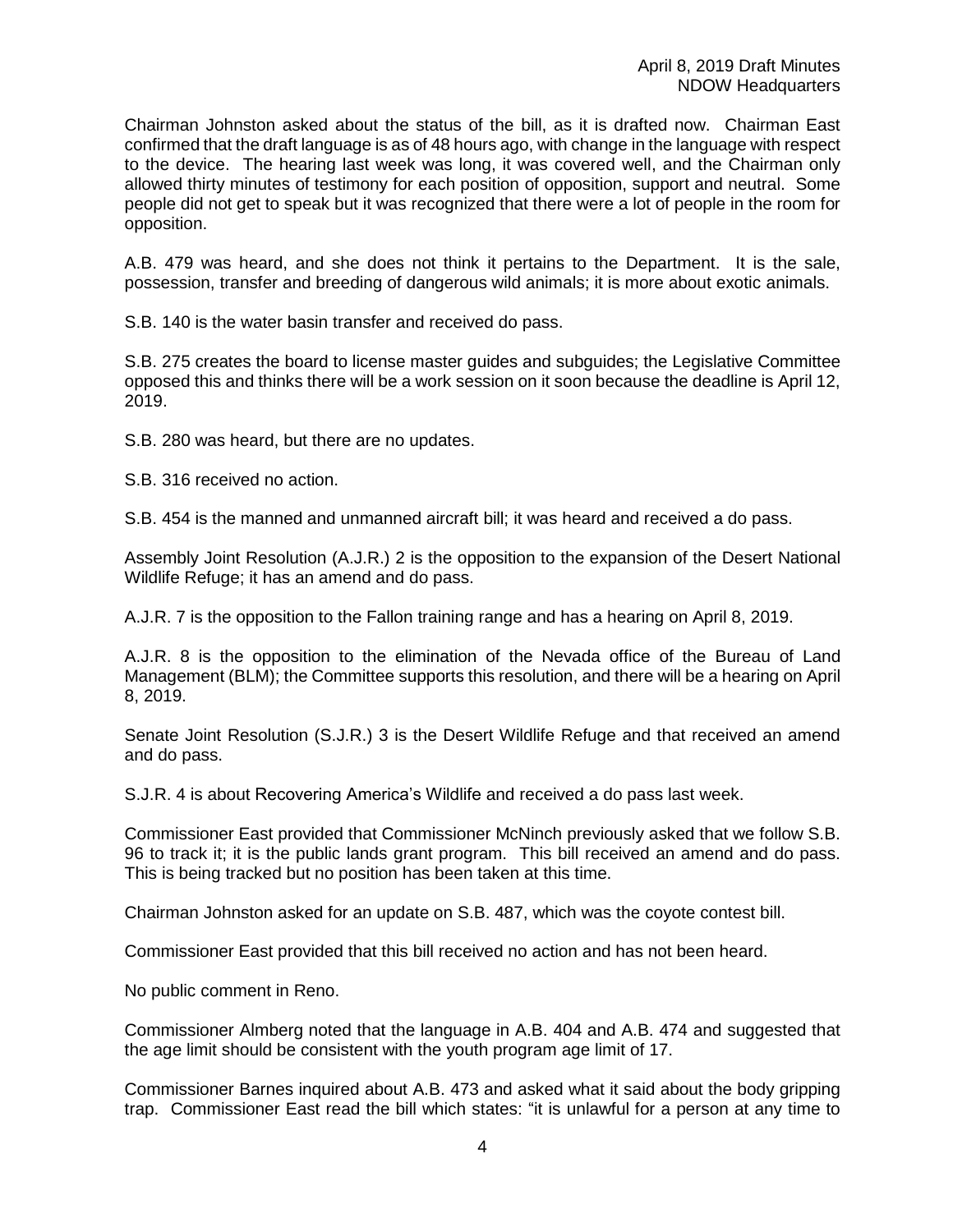set, operate or otherwise use a trap to take upon land any wild animal. As used in this section, "body gripping trap" means, any device regardless of the size of the device that is designed, built or made to kill an animal through the use of rotating jaws to strike the neck or chest of any animal; this term does not include a trap that is designed, built or made to capture or kill a mouse or rat." Commissioner East provided that the above language is in the amendment.

Commissioner Barnes stated this bill could possibly eliminate the gopher traps for farmers.

Secretary Wasley indicated that there was considerable testimony raising the same concern that Commissioner Barnes just raised. It is his understanding that there is a desire to provide an exemption for pest control in association with agricultural interests. We will know more tonight once this bill goes through a work session. He believes that the bill sponsor will be sensitive to those concerns that were raised during the work session last week.

No public comment in Las Vegas.

Chairman Johnston indicated that now that the report has been provided, the Committee has taken action on certain bills that are set out in the tracking form and there are certain bills that the Commission has not taken action on. He suggested focusing on pending bills.

Commissioner East stated that the Commission did support A.B. 474; however, there is no opposition on A.B. 404.

Chairman Johnston started with A.B. 404 which relates to the transfer of tags and would allow the Commission to draft regulations for tag transfer.

No public comment in Las Vegas.

Public comment in Reno:

Rex Flowers, private citizen, indicated that he has some issues with the first part of A.B. 404, about allowing a transfer tags from one family member to another. He stated that he agrees with the transfer of tags for the disabled and disadvantaged. He provided that there will be family members who are non-hunters within hunting families that will apply for tags to build bonus points to give their child a second opportunity. He stated that he would like to see those kids hunt, but we have to bring them up being respectful of the system that is in place.

Karen Boeger, representing Nevada Chapter of Backcountry Hunters and Anglers, stated that she concurs with everything that Mr. Flowers said; she thinks those are wise, thoughtful remarks and hopes the Commission will take them seriously.

Bill Miller, private citizen, stated that he is in support of A.B. 404. He acknowledges the loop holes that were just mentioned but those need to be left to the Tag Allocation and Application Hunt Committee (TAAHC) to resolve. He stated that the White Pine CABMW is in full support of this and he also supports Commissioner Almberg's recommendation to coincide the age stipulation with the youth tags.

Paul Dixon, representing Clark CABMW, stated their CABMW support this whole heartedly.

Vice Chairman Valentine and Commissioners Almberg and Kiel stated they support both A.B. 404 and A.B. 474.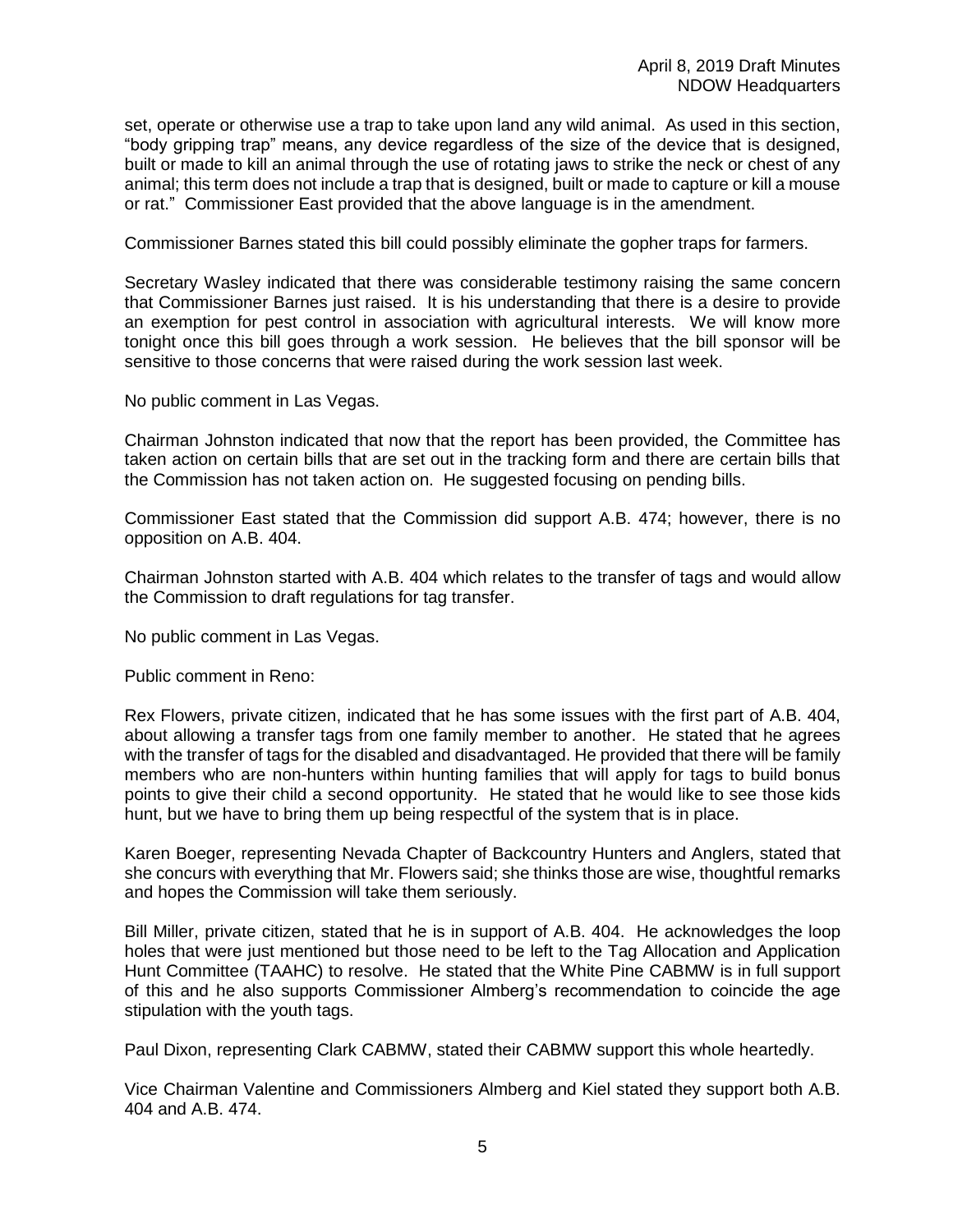Commissioner East stated that it would be good to support both in case one of them makes it out of the Committee or dies in the Senate and the other does not.

Commissioner McNinch asked Secretary Wasley if the Department had any concerns with A.B. 404.

Secretary Wasley responded by saying the Department has supported the idea of having more discretion as it pertains to the transference of tags. There have been many instances that have occurred over the last couple of years where individuals were unable to use their tag and were unable to transfer it to family members or others; or there have been individuals who desired to transfer their tag to non-profits for use by a disabled person or others and were unable to do so. As far as the competing bills and the administration of it, he suggests that the Commission look at the broader intent. Although both bills do a good job of dealing with particular circumstances, the circumstances that the Department deals with are far broader. For example, A.B. 474 talks about an individual giving a tag to an organization; it does not, as introduced, provide an opportunity for an individual to transfer a tag to his or her family member. There are many details, and each of these bills look at one particular instance. It is ultimately going to be dependent upon the Commission, the regulation and the TAAHC to work out those details. My recommendation would be to have a concept position from the Commission, and if the Commission chooses to support both, then any concerns that the Department may have in implementation can be addressed through Commission regulations. As we look at the implementation and think about things such as burden of proof and demonstrating the one hundred and fifty percent of poverty level, or whatever is encompassed in A.B. 474, there could be some unintended administrative costs to the Department. Ultimately, a lot of that can be dealt with in the regulation. His concern is that if we open the door too wide and allow anyone to transfer any tag to any child, grandchild, stepchild, or step grandchild, there would be a burden of proof on the Department to establish the relationship.

Commissioner McNinch stated that A.B. 404 says "shall" with regards to a family member. He is fine with the concepts but is wondering if this ties their hands as a Commission to address that exact thing that Secretary Wasley brought up, which is having to fine tune the bill in regulation.

Secretary Wasley stated that he would defer to the Deputy Attorney General where it says "may" or "shall" adopt a regulation. He further stated that the Commission has received similar direction from the Legislature in the past regarding the shed antler collection; that was a direction that the Commission "shall" adopt regulation for the collection of shed antlers. Without a window of time in which that has to happen, and if it is the intent and desire of the Commission, that would probably worry him less. He prefers to see "may" is in A.B. 474 as opposed to the "shall" that is in A.B. 404. The Department and the Commission recognize the desire to have something in place.

Chairman Johnston commented that he likes the idea presented in A.B. 404 on the tag transfer; it is something that has a lot of support through the TAAHC committee. Any law that allows for the transfer of any tags is potentially subject to abuse. If you create a program where you can transfer a tag to a non-profit organization under whatever circumstances, then you could have the exact same scenario that people are talking about now where a non-hunting parent starts applying for tags and then transfer to the kids. It could be a very good program, and for that reason he supports A.B. 404 and A.B. 474.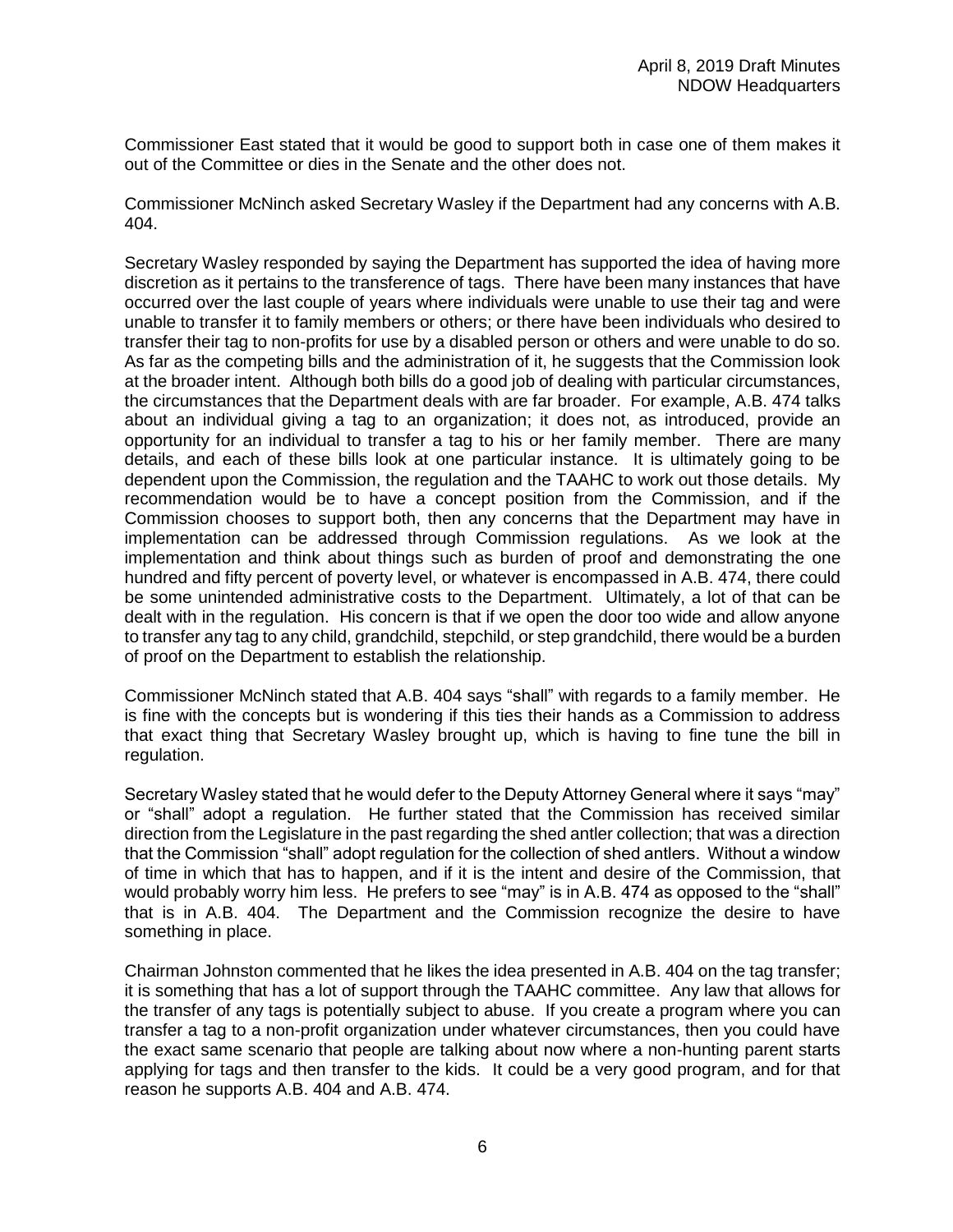Discussion between Secretary Wasley and Chairman Johnston regarding whether A.B. 404 contains the language that would prohibit selling or exchanging tags for money; that this could be handled through regulation; that there could be additional fees associated with the tag transfer.

**COMMISSIONER EAST MOVED TO SUPPORT A.B. 404 AS WRITTEN, UNDERSTANDING THAT THE COMMISSION WOULD LIKE TO ASK FOR MORE DISCRETION IN THE LANGUAGE OF THE REGULATION AND TO RECOMMEND THAT THE AGE STIPULATION OF 17 YEARS OLD COINCIDE WITH THE YOUTH PROGRAM; COMMISSIONER ALMBERG SECONDED THE MOTION. THE MOTION CARRIED 8-0; COMMISSIONER HUBBS WAS ABSENT.**

Chairman Johnston stated that the Legislative Committee voted 4-0 to oppose A.B. 473. There have been changes to the trapping bill since the Committee voted which increased the trap check time from 24 to 48-hours. This is a reduction from 96 to 48-hours and changes the language regarding the prohibited devices.

Public comment in Las Vegas:

Mike Reese, representing Southern Nevada Coalition for Wildlife, stated he would assume that the Department would oppose A.B. 473 because there has been a sharp increase in predators and there is data that shows Nevada can do something about animal vaccinations.

Public comment in Reno:

Joel Blakeslee, representing Nevada Trappers Association, provided that the way the bill is written, there are two components. One is the 48-hour trap check, and the other is a prohibition of body gripping traps on land. The problems with this is the pest control aspect and what constitutes dry land as there are fluctuating water levels in our state. This bill is political, so he would urge the Commission to consider the scientific aspects and ramifications. There is no scientific reason to support a shorter trap check and there are reasons to support a longer trap check. Distribution of the trappers is important as this could impact local populations and show an under harvest in the outback. This is the fourteenth time in twenty-two sessions that we have dealt with trapping in the Nevada Legislature; so far everyone has seen fit to leave it at 96 hours. The calendar day concept worked better because we were not managing it down to the minute and the second.

Fred Voltz, private citizen, stated it has been mischaracterized that there was overwhelming opposition to the bill as it was amended. There is quite a bit of support for it and he was there, so he can speak to that. There are 36 other states that have a 24-hour trap inspection time. Only three states have zero inspection and allow trappers to do whatever they choose. He has an issue of trapper convenience opportunity and success and that seems to be the primary driver behind the opposition. We have heard things about agriculture and pest control not being able to do what they want and need to do. That is not part of the bill. When it comes to animals and wildlife specifically, the Commission's and the State's responsibility is to manage wildlife in the public trust and it is not about trying to kill as many animals as possible, as fast as possible, or as easily as possible. It is a science issue because of indiscriminate killing, which is what trapping does. We have seen the statistics and have killed many non-target species as well as endangered species. If we want to be responsible as a state, not only should we support the 48-hours and the body gripping traps as in the bill presently, but we really should go to 24-hours.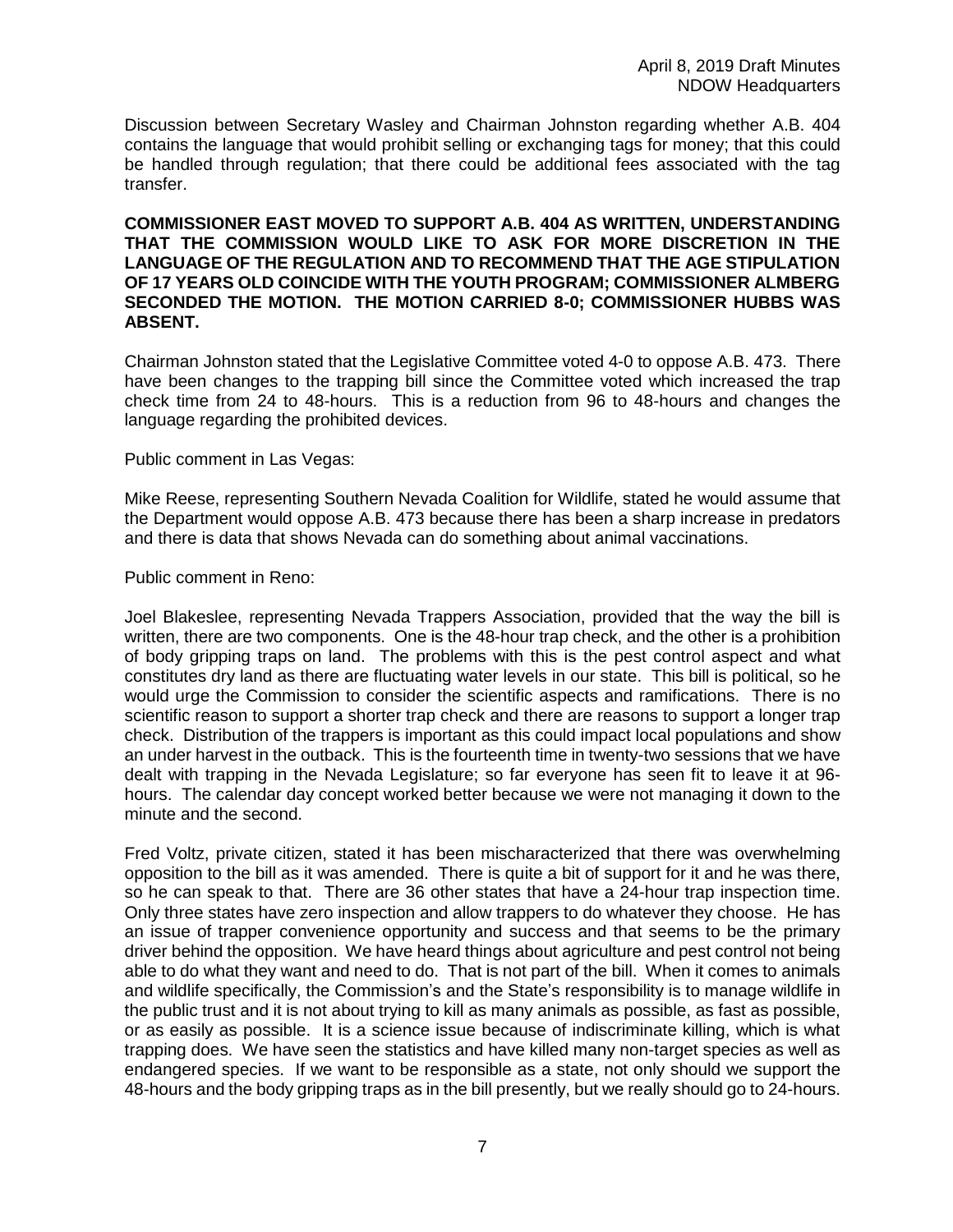Rex Flowers, private citizen, stated that he is opposed to the bill and thinks we should keep trapping the way it is.

Karen Boeger, private citizen and representing Nevada Chapter of Backcountry Hunters and Anglers, stated that she is glad to hear Fred Voltz mention the science side of things. The decision to micro-manage the animals belongs with the Commission and the Department. A brief work session does not do the bill credit. She has not seen a purpose or a need that has been presented to visit this topic again. She sees Nevada different from any other state because we have the largest amount of public land and the least amount of population within those public lands. She believes that the option of 96-hours needs to be maintained.

Paul Dixon, private citizen, stated that he echoes what Ms. Boeger just said that you cannot compare Nevada to other states. We have two large population centers in Reno and Las Vegas where five percent of the population is located. In the outer lying counties the trappers need more time.

Judi Caron, private citizen, stated she agrees with everyone so far, mainly for the same reasons that Ms. Boeger and Mr. Dixon stated; the vastness of our state cannot be compared to any other state. She supports this bill and believes we should leave it how it is.

Bill Miller, private citizen, stated that he echoes what Mr. Blakeslee, Ms. Boeger and Mr. Dixon had to say. He stated that 96-hours is ample as they travel long hours to trap and if you narrow that down it will consolidate everyone. He provided that in 96-hours you will have less impact to the other animals and that we need to look at the disturbance levels.

Commissioner Almberg stated that the distribution of the trappers out in the field tend to target the higher populations which have the greatest impact on other animals. He stated that he opposes the bill and thinks we need to keep it at 96-hours.

Chairman Johnston, Vice Chairman Valentine and Commissioners Barnes, Caviglia, Kiel and East stated that they oppose this bill and presented argument as to why.

Commissioner McNinch stated that he thinks the 96-hour trap check is too long and that 48 hours or 72-hours is more appropriate. He will not support opposing the bill.

# **CHAIRMAN JOHNSTON MOVED TO ADOPT THE LEGISLATIVE COMMITTEE'S RECOMMENDATION TO OPPOSE A.B. 473. COMMISSIONER EAST SECONDED THE MOTION. THE MOTION CARRIED 7-1. COMMISSIONER MCNINCH VOTED NO AND COMMISSIONER HUBBS WAS ABSENT.**

Chairman Johnston stated that the Legislative Committee has not taken action on S.B. 487, which is the bill to outlaw coyote contests and asked Commissioner East if the Commission needed to take action today.

Commissioner East confirmed that yes, we need to take action on the bill.

Public Comment in Las Vegas:

Mike Reese, representing Southern Nevada Coalition for Wildlife, stated that he opposes this bill. He believes that this is more of a cultural goal and to get a group of two or more people to hunt is ridiculous.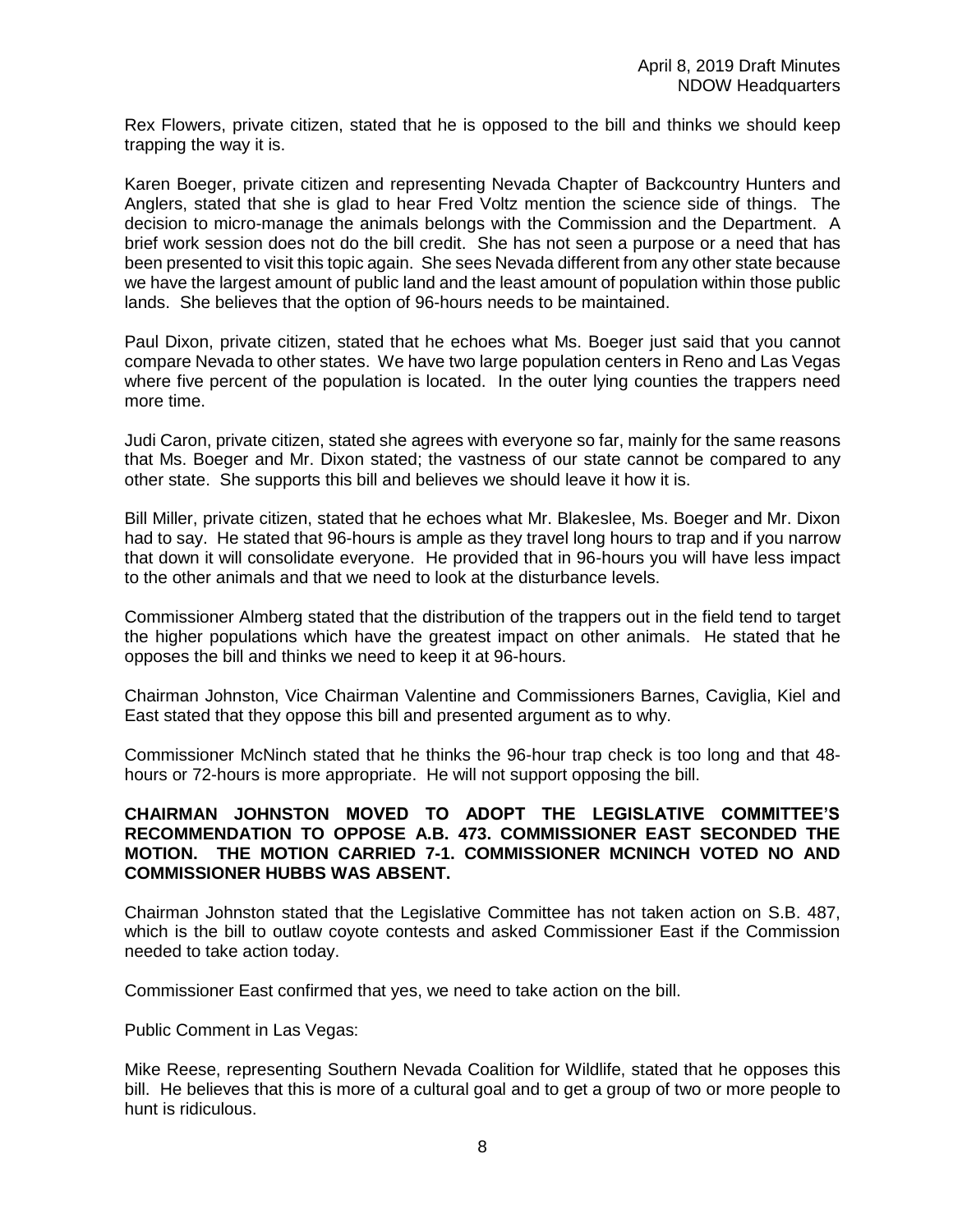Public Comment in Reno:

Rex Flowers, private citizen, stated that he opposes this bill and he believes it is a Category D felony if you are found guilty. He commented that this could take away from the Department managing coyotes in the future.

Tina Nappe, private citizen, stated that she opposes the Legislature dealing with this issue and she is disappointed that the Commission has not dealt with it. She resents people coming in from out of state to kill coyotes, or anything here. It is time that the Commission deals with something that is disrespectful of our Nevada wildlife. She stated that she would like to see the Commission setup a working group to deal with this issue.

Joe Blakeslee, private citizen, stated that he will speak to how the bill is written. He provided that the bill says it is illegal to have a contest to hunt coyotes; but then if you do have an illegal contest and you wound the animal, you must take it to the veterinarian. To him, if you are breaking the law by having a contest, you would not admit it by taking it to the veterinarian. The biggest problem he has is with the word "entertainment".

Judi Caron, private citizen, stated that the bill is poorly written, and she opposes this bill. If the accused can be charged with a Category D felony, it is beyond our management of the wildlife. There is room for discussion at the Commission level but not beyond.

Bill Miller, private citizen, stated that he opposes this bill.

Karen Boeger, private citizen, stated that she opposes this bill and concurs with Mr. Flowers and Ms. Caron's comments. She stated that she would like to learn more as to the sciencebased aspects and to know how it affects coyote depredation. There is a degree of cultural bias in the proposal and that it should be a local decision by each county on whether they agree to use this as a means of management. As a representative of the Nevada Chapter of Backcountry Hunter and Anglers group, they were opposed to the bill as the Legislature is the wrong venue to hear it and that it belongs with the Commission.

Paul Dixon, private citizen, stated that he opposes the bill. As worded, it is telling anyone to take a wounded wild animal to a veterinarian. The bill is brought with danger as it would be difficult to get a veterinarian to accept the coyote in their clinic.

Fred Voltz, private citizen, stated that previous Commission meetings have dealt with this issue but were dismissive and did not look at the science. When you mass kill wildlife you have more juvenile animals who are socially irresponsible and cause more problems. We need to get information on how to deal with our wild animals and respect their place in the process. Coyotes are a part of the food chain and they serve a useful function in getting rid of predators.

Chairman Johnston stated that he has problems with the language of the bill and the use of the word "entertainment". He does not think it is appropriate to take a lawful activity and turn it into a Category D felony. The notion that all farmers hate coyotes is false. The farmers want the coyotes as they eat the gophers and help control some pests on the farmland. He saw in the news that coyote contests were being conducted in other states, so it is not unique to Nevada.

Vice Chairman Valentine and Commissioners McNinch, Barnes, Almberg and Caviglia stated they will oppose this bill and presented argument as to why.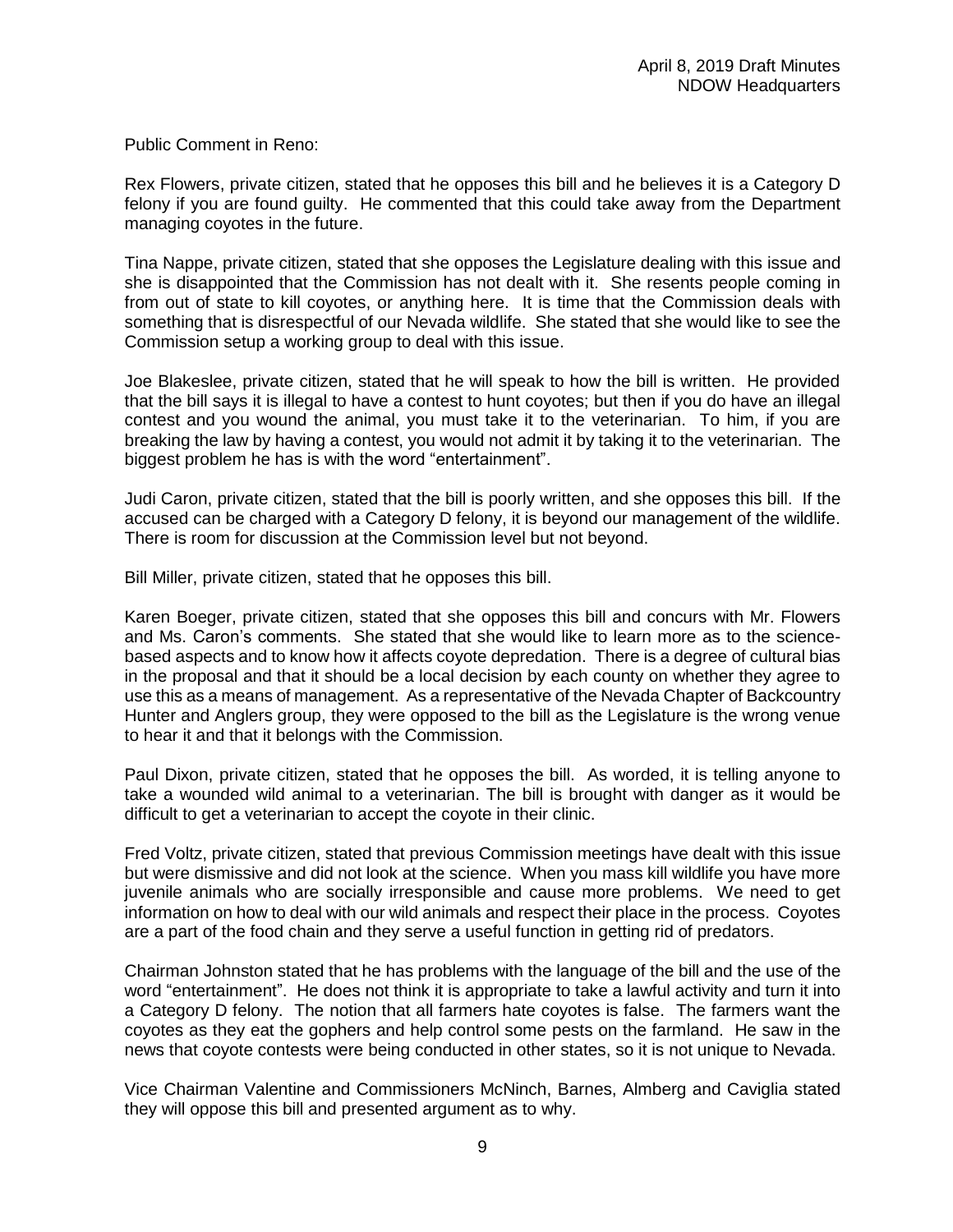# **COMMISSIONER KIEL MOVED TO OPPOSE S.B. 487 AS WRITTEN. COMMISSIONER EAST SECONDED THE MOTION. THE MOTION CARRIED 8-0. COMMISSIONER HUBBS WAS ABSENT.**

Chairman Johnston stated that the last items in which the Committee has not taken action are related to both the Assembly and Senate resolutions on the expansions on both the Fallon Naval Air Station and the Desert National Wildlife Refuge, and the closure of the Nevada BLM office. Chairman Johnston inquired whether they could review the last three bills at the same time.

DAG Craig Burkett stated it would be best do them separate. However, at the request of Commissioner East, he agreed to take the expansions of the Fallon Naval Air Station and Desert National Wildlife Refuge together.

Chairman Johnston identified the resolutions as A.J.R. 7, A.J.R. 2 and S.J.R.3 which are joint resolutions out of the Senate and the Assembly with respect to the expansions of the Air Force into the Desert National Wildlife Refuge and the expansion of the Fallon training complex.

Commissioner East stated she believes that the Committee addressed A.J.R. 2 in concept at their meeting, but the Fallon Naval Air Station had not come up yet.

Chairman Johnston stated that the Commission has taken a view on most of these in concept, so we can broaden that to the specific joint resolutions.

No public comment in Las Vegas.

Public comment in Reno:

Paul Dixon, representing Clark CABMW, stated that they oppose both expansion pieces. Representing himself, he stated he works for Los Alamos National Laboratory, which is national security that supports our military and air force in training missions. From a national security perspective, he personally supports the expansions as they are important, even though they are impactive to our access to wildlife.

Judi Caron, representing the Coalition for Nevada's Wildlife, stated they have submitted public comments and are opposed to both expansions.

Karen Boeger, representing the Nevada Chapter of Backcountry Hunters and Anglers, stated that they have submitted official comments and they have spoken publicly in support of the resolutions against the expansions. If you take the two expansions together, the cumulative effect is vast, not just on public land access but on wildlife in general.

Chairman Johnston stated the Air Force did a presentation about a year ago; the Commission offered written comments on both of the proposed expansions in Fallon and Las Vegas.

### **COMMISSIONER EAST MADE A MOTION TO SUPPORT A.J.R. 2, A.J.R. 7 and S.J.R. 3. COMMISSIONER MCNINCH SECONDED THE MOTION. THE MOTION CARRIED 8-0; COMMISSIONER HUBSS WAS ABSENT.**

Chairman Johnston stated that we will move to review A.J.R. 8 which is the opposition to the elimination of the Nevada office of the BLM. The Legislative Committee voted 4-0 to support this resolution.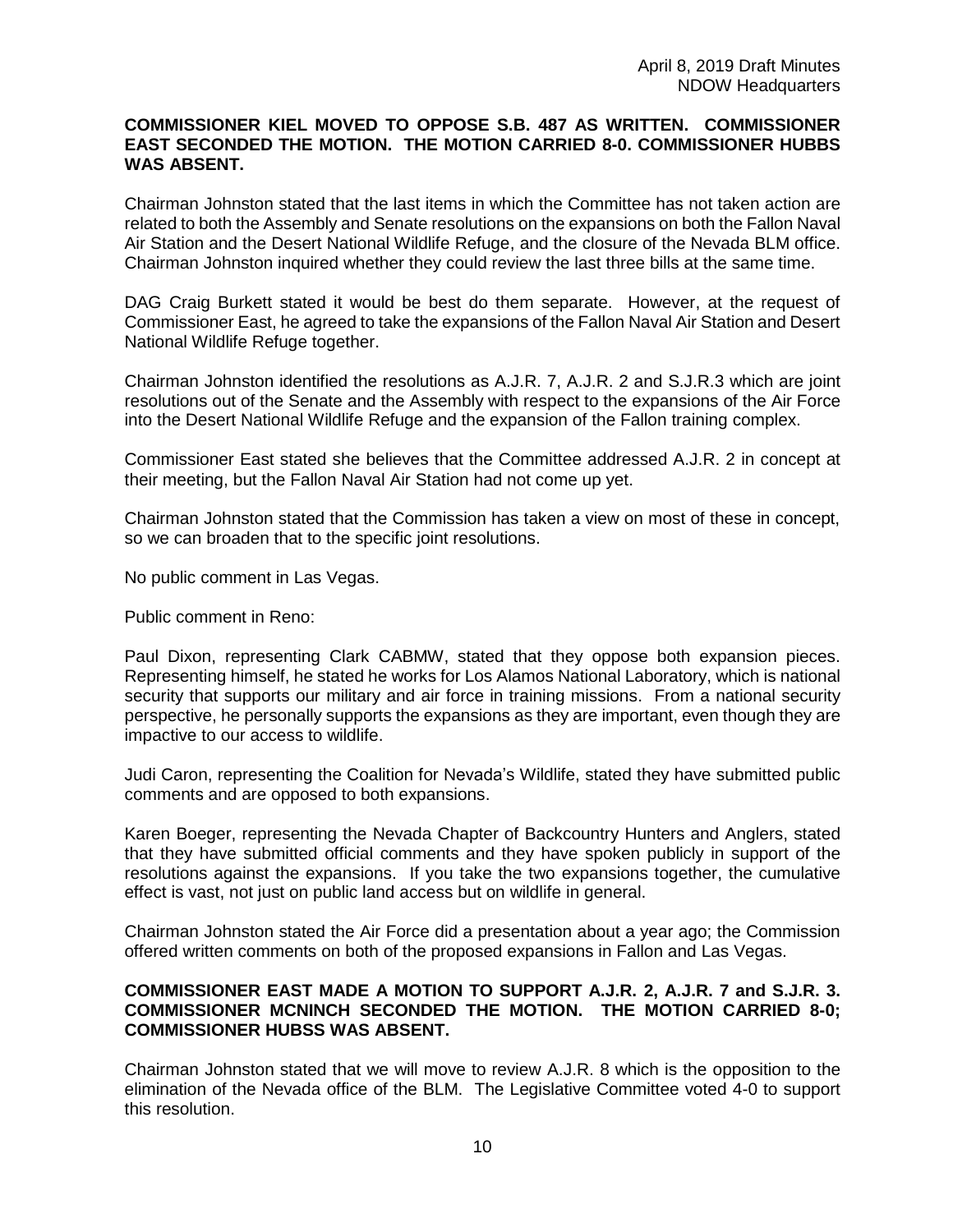No public comment in Las Vegas.

Public comment in Reno:

Judi Caron, private citizen, stated that she is opposed to the elimination of the BLM office in Nevada. With the number of horses that are in the field and the wildlife issues that need addressed, it is imperative that we have a local office within our state and not to be grouped with another state.

Karen Boeger, representing Nevada Chapter of Backcountry Hunters and Anglers, stated that their organization is opposed to this bill. The notion that Nevada would be combined with California and a new Bureau of Land Management (BLM) district of management is backwards. It would further separate our state between the north and south.

Vice Chairman Valentine and Commissioners Barnes, Almberg, and Caviglia stated they support the resolution and presented argument as to why.

Chairman Johnston stated that people have expressed frustration over the management of federal lands and the notion that this resolution is supported does not mean those ideas have gone away. He does not understand the idea that we would no longer have a BLM office in Nevada with the amount of land in this state.

# **CHAIRMAN JOHNSTON MADE A MOTION TO SUPPORT A.J.R. 8. COMMISSIONER MCNINCH SECONDED THE MOTION. THE MOTION CARRIED 8-0; COMMISSIONER HUBBS WAS ABSENT.**

Chairman Johnston stated that the final resolution for review is S.J.R. 4, which expresses the support in the Nevada Legislature for the federal Recovering America's Wildlife Act (RAWA). This is a piece of federal legislation that this Commission has publicly supported for some time and they adopted a resolution in support of the legislation and have been receiving updates.

No public comment in Las Vegas.

Public comment in Reno:

Karen Boeger, representing Nevada Chapter of Backcountry Hunters and Anglers, stated this resolution is one of the top three issues in Congress with the National Backcountry Hunters and Anglers, and we highly support it.

Vice Chairman Valentine and Commissioners Almberg and Caviglia stated they will support the resolution.

**COMMISSIONER MCNINCH MADE A MOTION TO SUPPORT S.J.R. 4 AS PRESENTED. COMMISSIONER EAST SECONDED THE MOTION. THE MOTION CARRIED 8-0; COMMISSIONER HUBBS WAS ABSENT.**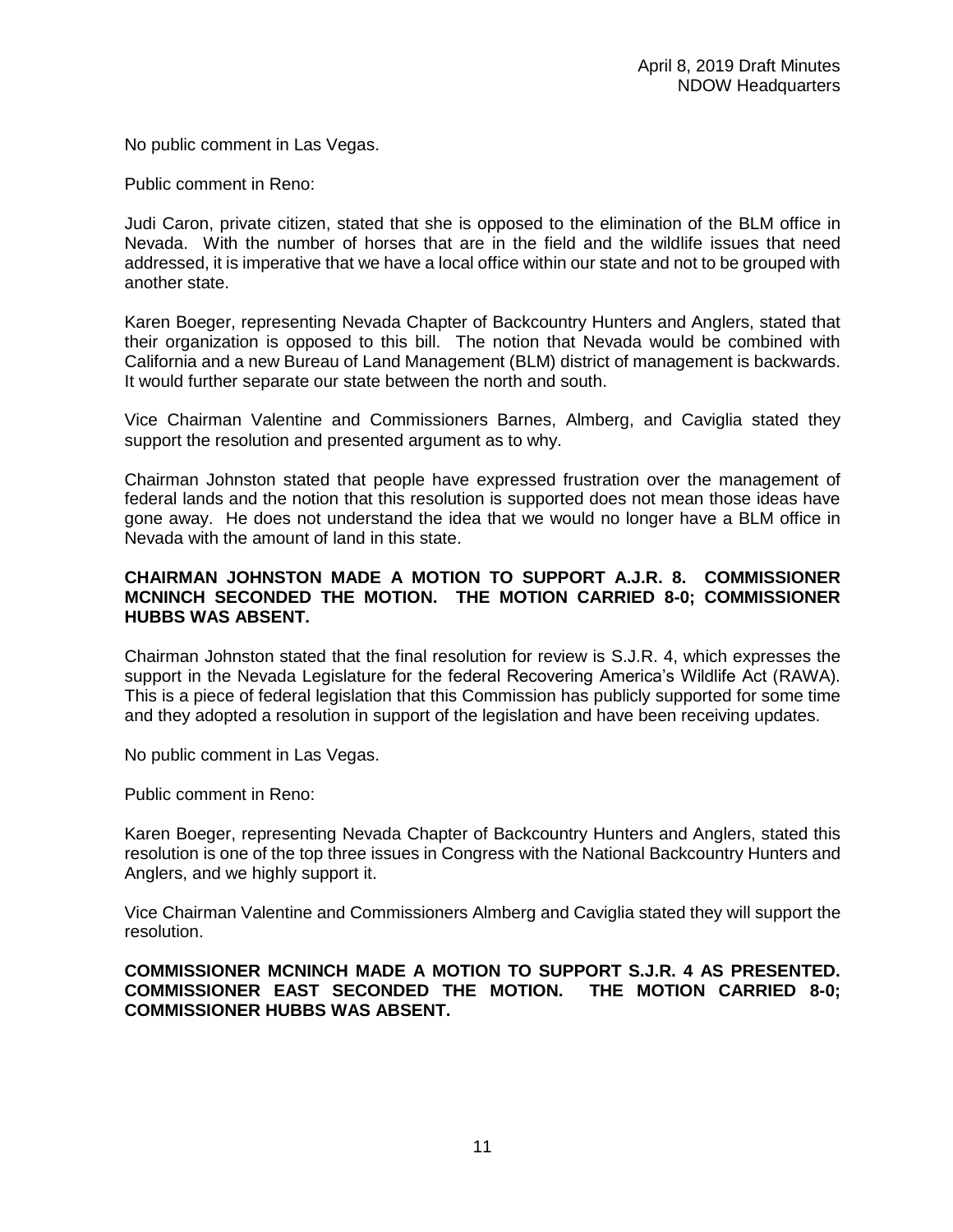4. Future Commission Meetings – Secretary Tony Wasley – For Possible Action The next Commission meeting is scheduled for May 3 and 4, 2019, in Reno. The Commission will review and discuss potential agenda items for that meeting. The Commission may change the time and meeting location at this time. The chairman may designate and adjust committee assignments as necessary at this meeting.

Secretary Wasley stated that the primary order of business for the May 3 and 4, 2019, Commission meeting will be to establish quotas. At this time, we are still determining which subcommittees will be meeting.

Discussion ensued between Chairman Johnston, Secretary Wasley, Commissioners East and Barnes regarding which Committees will meet prior to the May Commission Meeting which will be the Legislative Committee, the Landowner Compensation Tag Committee, the Wildlife Heritage Committee and the Public Lands Committee.

Chairman Johnston stated that Greg Smith is no longer serving on the Legislative Committee with his appointment to the Assembly and he has decided not to fill the seat on the Legislative Committee at this time during the legislative process. He thanked Assemblyman Smith for his service on the Committee and congratulated him for his well-deserved appointment to the Assembly.

No public comment in Las Vegas.

Public comment in Reno:

Karen Boeger, representing Nevada Chapter of Backcountry Hunters and Anglers, stated that they encouraged the Commission to hold a Public Lands Committee meeting at the next Commission meeting because the Silver State Trail Environmental Assessment (EA) draft has come out and they would like consideration of it.

### 5. Public Comment Period

Persons wishing to speak are requested to complete a speaker's card and present it to the recording secretary. No action can be taken by the Commission at this time; any item requiring Commission action may be scheduled on a future Commission agenda.

Public Comment in Reno:

Fred Voltz, private citizen, suggested that it would be helpful if the Legislative tracking sheet could be formatted with the bills in order like it is done on the legislature website.

Bill Miller, private citizen, stated he was previously a White Pine CABMW member for over 20 years, and during early 2000's he participated in the White Pine County Lands bill. Within that bill was the Silver State Off-Highway Vehicle (OHV) trail. The Commissioners at that time had done a significant amount of research with other states and other trails. They declined to accept the direction from Congress to take on the Silver State Trail within White Pine County. Within Lincoln County's lands bill, it says they "shall" develop the Silver State Trail and they did. Within White Pine County's lands bill, it said they "may" develop the Silver State Trail. They failed to go in and do the research to determine the impacts on wildlife and ranching communities and natural resources and they declined the Silver State Trail in November 2011. Last year, this Commission again asked the BLM to develop an EA to increase tourism for the City of Ely and White Pine County. They were